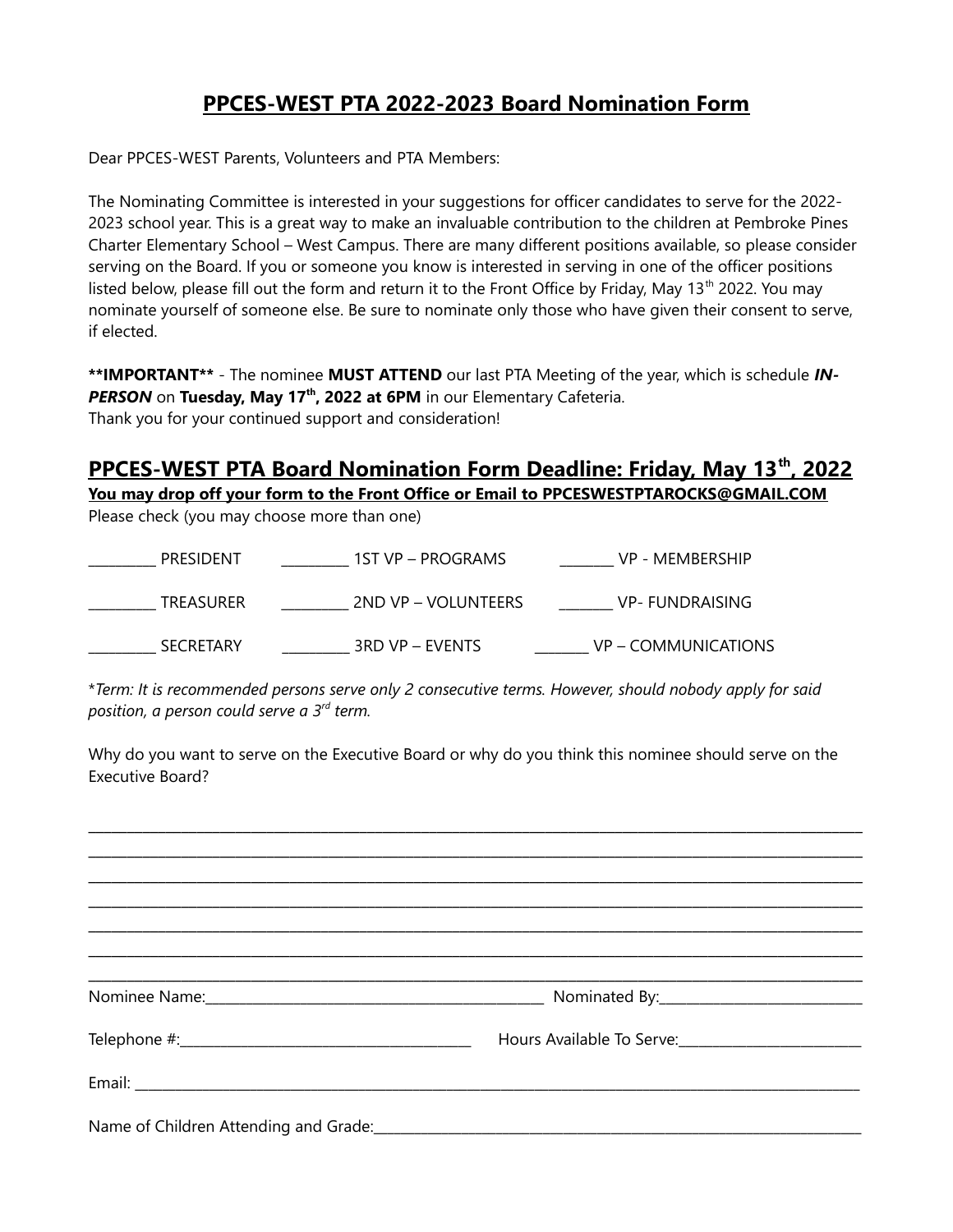NOTE: The Nominating Committee is only responsible for slating the officer positions listed. A nomination does not guarantee the position as an officer, each candidate will be carefully considered for the office he/she is being nominated for. All suggestions are confidential.

# **OFFICER DESCRIPTIONS & DUTIES**

Each term is for one year; however a person may serve two consecutive terms in the same position. Executive Board Meetings are held every two months or as needed.

#### **President –**

•Chairing Board and general meetings;

•Overseeing fiscal compliance;

•Serving as a liaison with school administration or community partners;

•Checking in regularly with officers and committees to ensure the overall plan is on target;

•Identifying challenges and inviting solutions;

•Familiarizing yourself with all PTA programs and resources;

•Representing PTA to the community;

•Recruiting and mentoring volunteers and future leaders;

•Ensuring our legal entity remains in good standing at all levels; and

•Volunteering at events, when available.

#### **Treasurer -**

•Keeping accurate records and submitting written financial statements for meetings;

•Chairing the Budget Committee, which prepares and monitors the annual budget;

•Ensuring an audit, financial review, or compilation is done in accordance with the bylaws;

•Preparing an annual report to be used to review your PTA financial records;

•Filing your PTA's 990 report to the IRS on time-if your unit is a 501(c)(3);

•Submitting state-level reports and filings as required;

•Overseeing proper handling of money, such as ensuring money is collected, counted, recorded, and deposited promptly and appropriately; and

•Ensuring financial checks and balances are in place at all times.

#### **Secretary -**

Working with the President to create a meeting agenda;

•Sending out meeting announcements, agendas, and supporting documents;

•Taking attendance and checking for quorum (minimum number of members who must be present to conduct business at a meeting) during voting;

•Documenting all board and general membership meetings, includes taking minutes, counting and recording any votes; and

•Presenting the draft minutes of the previous meeting, making any corrections and ensuring approved minutes are included in your PTA's permanent record and also available to the general membership;

•Great secretaries often have prior volunteer and/or meeting experience and are enthusiastic about PTA.

#### **VP, Programs-**

Responsible for the planning and execution of school programs, assemblies, and workshops that will enhance the educational experience of students.

•Coordinate with principal, teachers, staff and Executive Board to develop a program schedule and calendar to be included in the school calendar.

•Applies for PTA awards related to programs.

•Attends all Executive Board Meetings and General Membership Meetings.

•Presents a report at meetings to summarize program efforts.

•Coordinates/prepares the advertising/communications concerning program efforts.